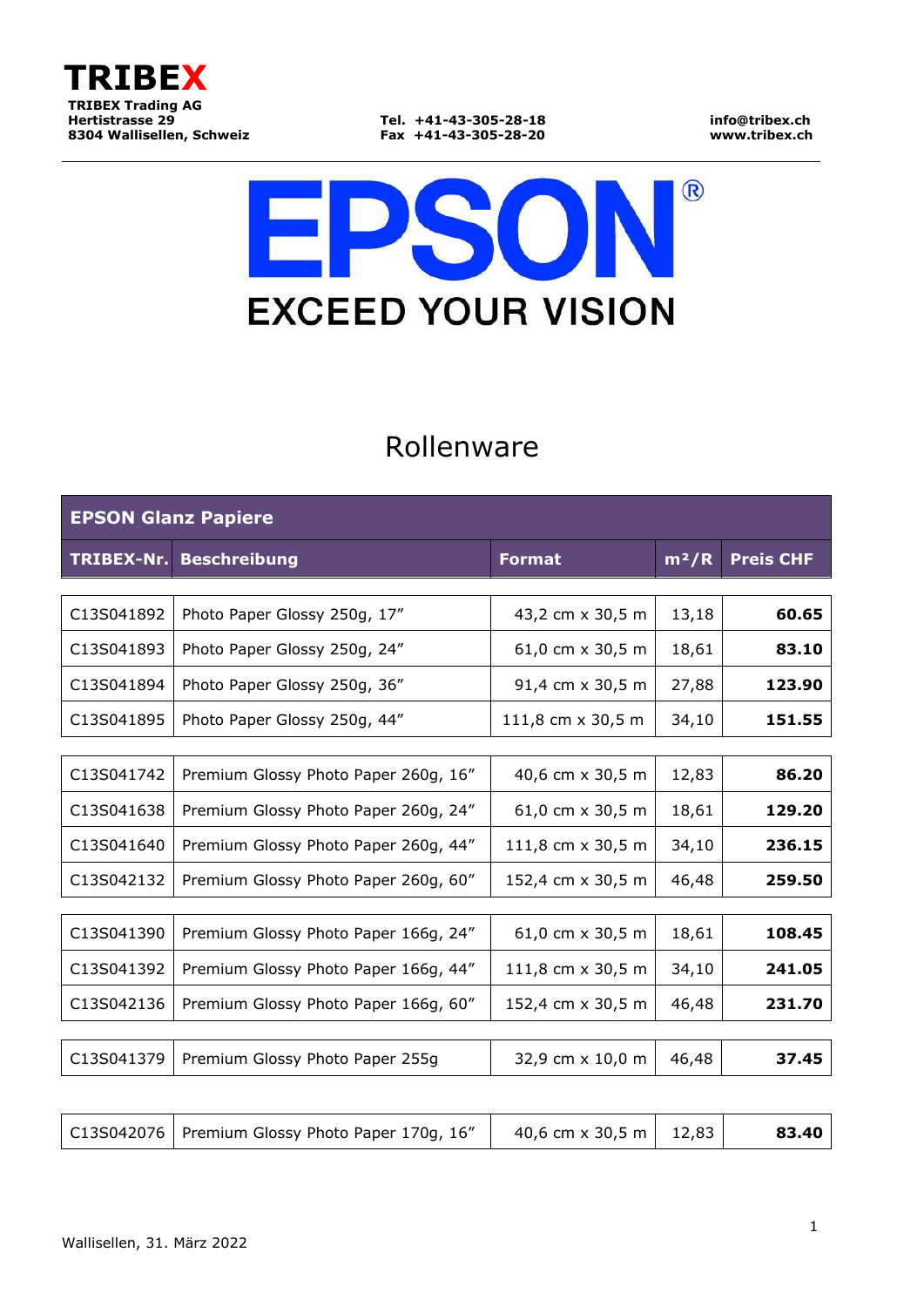

| <b>EPSON Matt Papiere</b> |                                      |                   |         |                  |
|---------------------------|--------------------------------------|-------------------|---------|------------------|
| TRIBEX-Nr.                | <b>Beschreibung</b>                  | <b>Format</b>     | $m^2/R$ | <b>Preis CHF</b> |
|                           |                                      |                   |         |                  |
| C13S041385                | Doubleweight Matte Paper 180g, 24"   | 61,0 cm x 25,0 m  | 15,25   | 56.70            |
| C13S041387                | Doubleweight Matte Paper 180g, 44"   | 111,8 cm x 25,0 m | 27,95   | 93.60            |
| C13S042138                | Doubleweight Matte Paper 180g, 64"   | 162,6 cm x 25,0 m | 40,65   | 144.30           |
|                           |                                      |                   |         |                  |
| C13S041617                | Enhanced Adhesive Sythetic 135g, 24" | 61,0 cm x 30,5 m  | 18,61   | 213.40           |
| C13S041619                | Enhanced Adhesive Sythetic 135g, 44" | 111,8 cm x 30,5 m | 34,10   | 378.40           |
|                           |                                      |                   |         |                  |
| C13S041614                | Enhanced Sythetic Paper 77g, 24"     | 61,0 cm x 40,0 m  | 24,20   | 119.50           |
| C13S041616                | Enhanced Sythetic Paper 77g, 44"     | 111,8 cm x 40,0 m | 44,72   | 213.40           |
|                           |                                      |                   |         |                  |
| C13S041295                | Presentation Matte Paper 172g, 24"   | 61,0 cm x 25,0 m  | 15,25   | 42.25            |
| C13S041220                | Presentation Matte Paper 172g, 44"   | 111,8 cm x 25,0 m | 27,95   | 77.50            |
|                           |                                      |                   |         |                  |
| C13S041746                | Singleweight Matte Paper 120g, 17"   | 43,2 cm x 40,0 m  | 17,28   | 47.10            |
| C13S041853                | Singleweight Matte Paper 120g, 24"   | 61,0 cm x 40,0 m  | 24,40   | 66.50            |
| C13S041855                | Singleweight Matte Paper 120g, 44"   | 111,8 cm x 40,0 m | 44,72   | 122.00           |

| <b>EPSON Seidenglanz Papiere</b> |                                      |                  |         |                  |
|----------------------------------|--------------------------------------|------------------|---------|------------------|
| TRIBEX-Nr.                       | <b>Beschreibung</b>                  | <b>Format</b>    | $m^2/R$ | <b>Preis CHF</b> |
|                                  |                                      |                  |         |                  |
| C13S042078                       | Premium Luster Photo Paper 260q      | 30,0 cm x 30,5 m | 9,15    | 63.05            |
| C13S042079                       | Premium Luster Photo Paper 260g, 16" | 40,6 cm x 30,5 m | 12,38   | 85.60            |
| C13S042080                       | Premium Luster Photo Paper 260g, 20" | 50,8 cm x 30,5 m | 15,49   | 107.30           |
| C13S042081                       | Premium Luster Photo Paper 260g, 24" | 61,0 cm x 30,5 m | 18,61   | 129.05           |

| C13S042083   Premium Luster Photo Paper 260g, 44" | 111,8 cm x 30,5 m   34,10 | 237.30 |
|---------------------------------------------------|---------------------------|--------|
| C13S042134   Premium Luster Photo Paper 260g, 60" | 152,4 cm x 30,5 m   47,03 | 333.70 |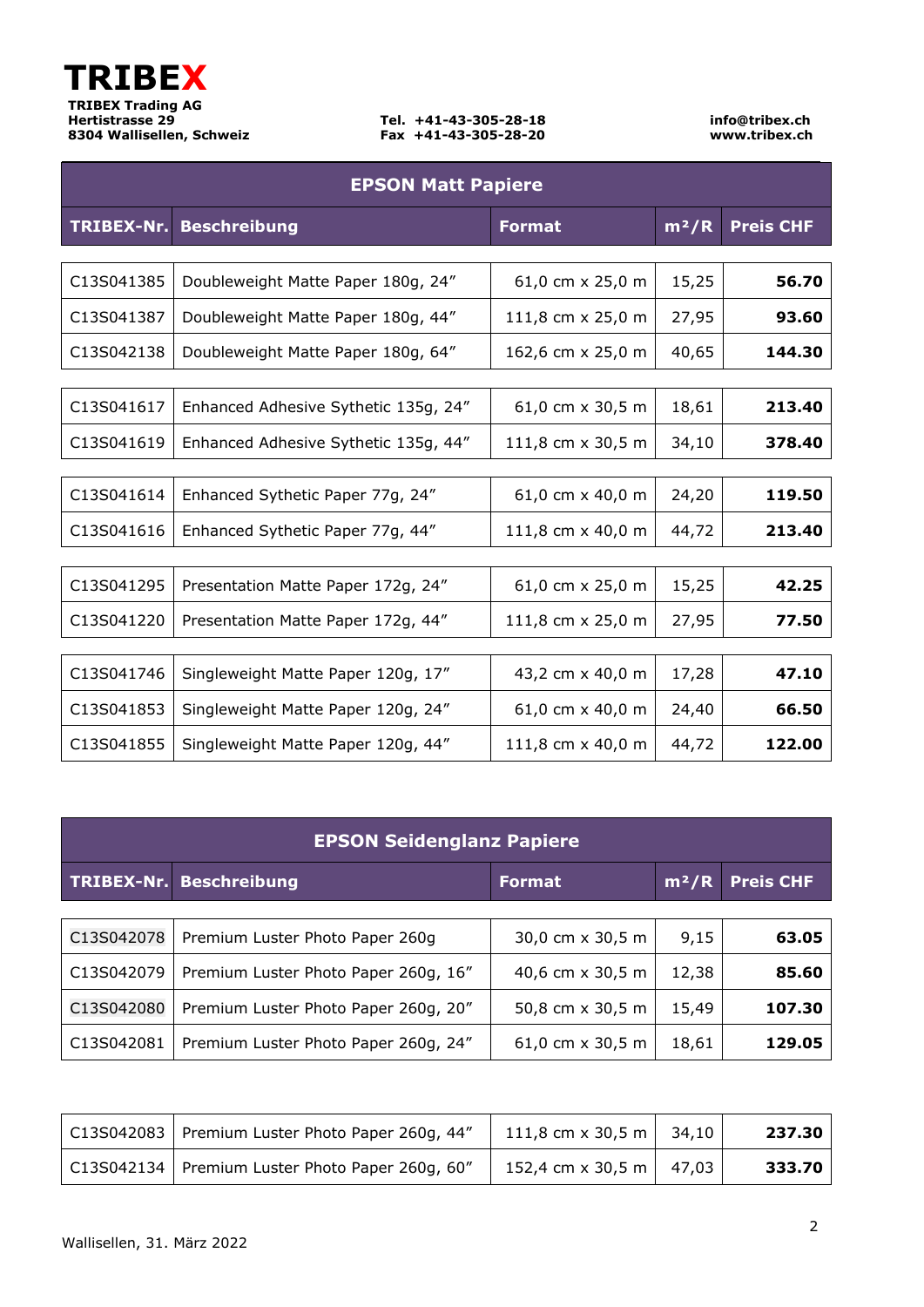| <b>TRIBEX</b>             |
|---------------------------|
| <b>TRIBEX Trading AG</b>  |
| <b>Hertistrasse 29</b>    |
| 8304 Wallisellen, Schweiz |
|                           |

**Hertistrasse 29 Tel. +41-43-305-28-18 info@tribex.ch 8304 Wallisellen, Schweiz Fax +41-43-305-28-20 www.tribex.ch**

| C13S041338 | Premium Semiglossy Paper 250g        | 32,9 cm x 10,0 m  | 3,29  | 37.45  |
|------------|--------------------------------------|-------------------|-------|--------|
| C13S041743 | Premium Semiglossy Paper 250g, 16"   | 40,6 cm x 30,5 m  | 12,38 | 86.20  |
| C13S041641 | Premium Semiglossy Paper 250g, 24"   | 61,0 cm x 30,5 m  | 18,61 | 129.20 |
| C13S041643 | Premium Semiglossy Paper 250g, 44"   | 111,8 cm x 30,5 m | 34,10 | 236.20 |
| C13S042133 | Premium Semiglossy Paper 250g, 60"   | 152,4 cm x 30,5 m | 46,48 | 259.50 |
|            |                                      |                   |       |        |
| C13S042075 | Premium Semiglossy Paper 160g, 16,5" | 41,9 cm x 30,5 m  | 12,78 | 83.40  |
| C13S041393 | Premium Semiglossy Paper 160g, 24"   | 61,0 cm x 30,5 m  | 18,61 | 108.45 |
| C13S041395 | Premium Semiglossy Paper 160g, 44"   | 111,8 cm x 30,5 m | 34,10 | 197.90 |
| C13S042137 | Premium Semiglossy Paper 170g, 60"   | 152,4 cm x 30,5 m | 46,48 | 231.70 |
|            |                                      |                   |       |        |
| C13S042149 | Premium Semimatte Paper 260g, 16"    | 40,6 cm x 30,5 m  | 12,38 | 86.20  |
| C13S042150 | Premium Semimatte Paper 260g, 24"    | 61,0 cm x 30,5 m  | 18,61 | 128.85 |
| C13S042152 | Premium Semimatte Paper 260g, 44"    | 111,8 cm x 30,5 m | 34,10 | 235.45 |
| C13S045054 | Traditional Photo Paper 300g, 17"    | 43,2 cm x 15,0 m  | 6,48  | 104.95 |
| C13S045055 | Traditional Photo Paper 300g, 24"    | 61,0 cm x 15,0 m  | 9,15  | 148.10 |
| C13S045056 | Traditional Photo Paper 300g, 44"    | 111,8 cm x 15,0 m | 16,77 | 271.60 |
| C13S045107 | Traditional Photo Paper 300g, 64"    | 162,6 cm x 15,0 m | 24,39 | 395.00 |

| <b>EPSON Fine Art Papiere</b> |                                      |                          |         |                  |
|-------------------------------|--------------------------------------|--------------------------|---------|------------------|
| TRIBEX-Nr.                    | <b>Beschreibung</b>                  | <b>Format</b>            | $m^2/R$ | <b>Preis CHF</b> |
|                               |                                      |                          |         |                  |
| C13S041725                    | Enhanced Matte Paper 189g, 17"       | 43,2 cm x 30,5 m         | 13,18   | 56.20            |
|                               |                                      |                          |         |                  |
| C13S041595                    | Enhanced Matte Paper 189g, 24"       | 61,0 cm x 30,5 m         | 18,61   | 77.40            |
| C13S041597                    | Enhanced Matte Paper 189g, 44"       | 111,8 cm x 30,5 m        | 34,10   | 141.35           |
| C13S042135                    | Enhanced Matte Paper 189g, 64"       | 162,6 cm x 30,5 m        | 45,59   | 222.45           |
| C13S041702                    | Somerset Velvet Fine Art 255g, 24"   | 61,0 cm $\times$ 15,0 m  | 9,15    | 156.70           |
| C13S041703                    | Somerset Velvet Fine Art 255g, 44"   | 111,8 cm $\times$ 15,0 m | 16,77   | 280.10           |
|                               |                                      |                          |         |                  |
| C13S042074                    | Ultrasmooth Fine Art Paper 250g, 17" | 43,2 cm x 15,2 m         | 6,55    | 127.50           |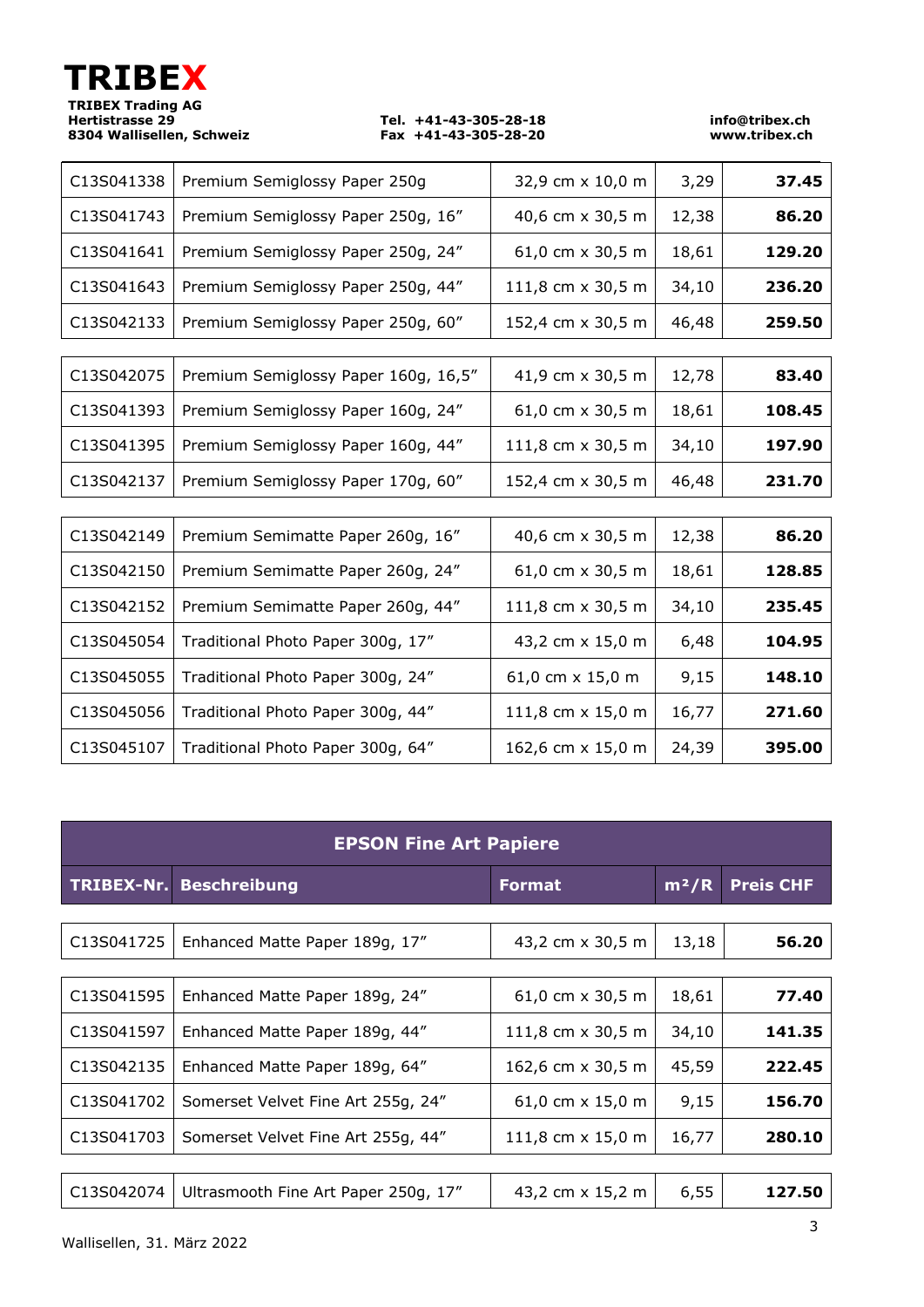|                                      |                                                                                           |                                               | info@tribex.ch<br>www.tribex.ch |
|--------------------------------------|-------------------------------------------------------------------------------------------|-----------------------------------------------|---------------------------------|
| Ultrasmooth Fine Art Paper 250g, 24" | 61,0 cm x 15,2 m                                                                          | 9,27                                          | 180.25                          |
| Ultrasmooth Fine Art Paper 250g, 44" | 111,8 cm x 15,2 m                                                                         | 16,99                                         | 330.60                          |
| Ultrasmooth Fine Art Paper 250g, 60" | 152,4 cm x 15,2 m                                                                         | 23,16                                         | 474.70                          |
| WaterColor Radiant White 188g, 24"   | 61,0 cm x 18,0 m                                                                          | 10,98                                         | 97.15                           |
| WaterColor Radiant White 188g, 44"   | 111,8 cm x 18,0 m                                                                         | 16,77                                         | 170.80                          |
|                                      |                                                                                           |                                               |                                 |
| Cotton Textured Bright 300g, 17"     | 43,2 cm x 15,0 m                                                                          | 6,48                                          | 118.00                          |
| Cotton Textured Bright 300g, 24"     | 61,0 cm $\times$ 15,0 m                                                                   | 9,15                                          | 157.65                          |
| Cotton Textured Bright 300g, 44"     | 111,8 cm x 15,0 m                                                                         | 16,77                                         | 296.45                          |
| Cotton Textured Bright 300g, 64"     | 162,6 cm x 15,0 m                                                                         | 24,39                                         | 371.80                          |
| Cotton Textured Natural 300g, 17"    | 43,2 cm x 15,0 m                                                                          | 6,48                                          | 118.00                          |
| Cotton Textured Natural 300g, 24"    | 61,0 cm x 15,0 m                                                                          | 9,15                                          | 157.65                          |
| Cotton Textured Natural 300g, 44"    | 111,8 cm x 15,0 m                                                                         | 16,77                                         | 296.45                          |
| Cotton Textured Natural 300g, 64"    | 162,6 cm x 15,0 m                                                                         | 24,39                                         | 371.80                          |
| Cotton Smooth Bright 300g, 17"       | 43,2 cm x 15,0 m                                                                          | 6,48                                          | 118.00                          |
| Cotton Smooth Bright 300g, 24"       | 61,0 cm x 15,0 m                                                                          | 9,15                                          | 157.65                          |
| Cotton Smooth Bright 300g, 44"       | 111,8 cm x 15,0 m                                                                         | 16,77                                         | 296.45                          |
| Cotton Smooth Bright 300g, 64"       | 162,6 cm x 15,0 m                                                                         | 24,39                                         | 371.80                          |
|                                      |                                                                                           |                                               |                                 |
|                                      | TRIBEX<br><b>TRIBEX Trading AG</b><br><b>Hertistrasse 29</b><br>8304 Wallisellen, Schweiz | Tel. +41-43-305-28-18<br>Fax +41-43-305-28-20 |                                 |

| C13S450263 | Cotton Smooth Natural 300g, 17"              | 43,2 cm x 15,0 m        | 6,48  | 118.00 |
|------------|----------------------------------------------|-------------------------|-------|--------|
| C13S450264 | Cotton Smooth Natural 300g, 24"              | 61,0 cm $\times$ 15,0 m | 9,15  | 157.65 |
|            | C13S450265   Cotton Smooth Natural 300g, 44" | 111,8 cm x 15,0 m       | 16,77 | 296.45 |
| C13S450266 | Cotton Smooth Natural 300g, 64"              | 162,6 cm x 15,0 m       | 24,39 | 371.80 |

| <b>EPSON Graphic Arts</b>                                  |                         |       |                   |
|------------------------------------------------------------|-------------------------|-------|-------------------|
| TRIBEX-Nr. Beschreibung                                    | <b>Format</b>           |       | $m^2/R$ Preis CHF |
| C13S450376   Production Photo Paper Semigloss<br>200g, 24" | 61,0 cm $\times$ 30,0 m | 18,30 | 51.90             |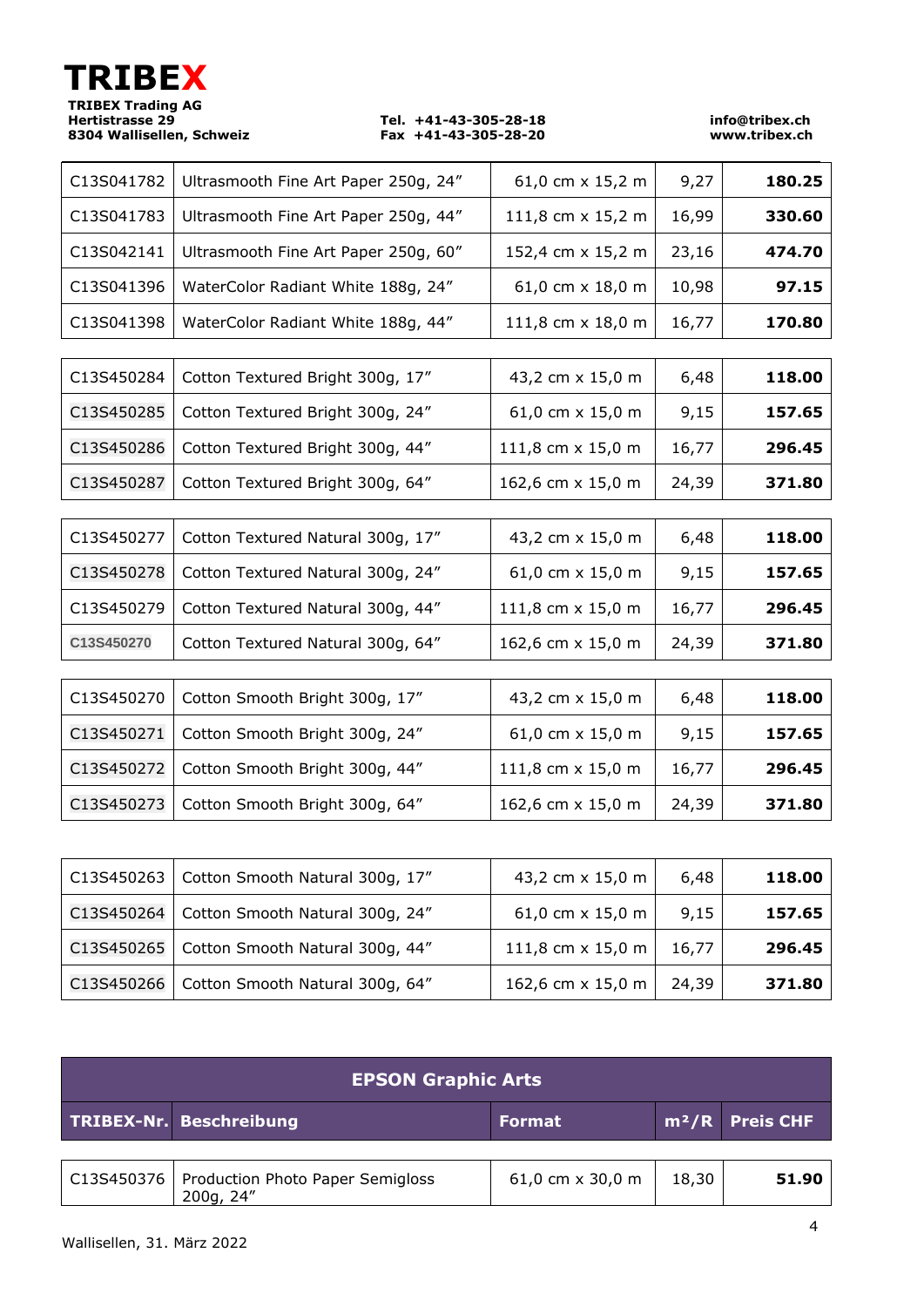| <b>TRIBEX</b>                                      |
|----------------------------------------------------|
| <b>TRIBEX Trading AG</b><br><b>Hertistrasse 29</b> |
| 8304 Wallisellen, Schwei:                          |

**Hertistrasse 29 Tel. +41-43-305-28-18 info@tribex.ch 8304 Wallisellen, Schweiz Fax +41-43-305-28-20 www.tribex.ch**

| C13S450377 | Production Photo Paper Semigloss<br>200g, 36" | 91,4 cm x 30,0 m         | 27,42 | 77.70 |
|------------|-----------------------------------------------|--------------------------|-------|-------|
| C13S450378 | Production Photo Paper Semigloss<br>200g, 44" | 111,8 cm x 30,0 m        | 33,54 | 95.10 |
|            |                                               |                          |       |       |
| C13S450371 | Production Photo Paper Glossy 200g,<br>24"    | 61,0 cm x 30,0 m         | 18,30 | 51.90 |
| C13S450372 | Production Photo Paper Glossy 200g,<br>36″    | 91,4 cm x 30,0 m         | 27,42 | 77.70 |
| C13S450373 | Production Photo Paper Glossy 200g,<br>44"    | 111,8 cm $\times$ 30,0 m | 33,54 | 95.10 |
|            |                                               |                          |       |       |
| C13S045282 | Bond Paper Satin 90g, 24"                     | 61,0 cm $\times$ 50,0 m  | 30,5  | 17.40 |
| C13S045283 | Bond Paper Satin 90g, 36"                     | 91,4 cm x 50,0 m         | 45,70 | 23.20 |

| C13S045272 | Bond Paper White 80g, | 59,4 cm x 50,0 m        | 29,70 | 8.65  |
|------------|-----------------------|-------------------------|-------|-------|
| C13S045273 | Bond Paper White 80g, | 61,0 cm $\times$ 50,0 m | 30,50 | 8.75  |
| C13S045274 | Bond Paper White 80g, | 84,1 cm x 50,0 m        | 42,05 | 11.70 |
| C13S045275 | Bond Paper White 80g, | 91,4 cm x 50,0 m        | 45,70 | 12.80 |
| C13S045276 | Bond Paper White 80g, | 106,7 cm x 50,0 m       | 53,35 | 18.35 |

| C13S045277 | Bond Paper Bright 90g, | 59,4 cm x 50,0 m        | 29,70 | 11.10 |
|------------|------------------------|-------------------------|-------|-------|
| C13S045278 | Bond Paper Bright 90g, | 61,0 cm $\times$ 50,0 m | 30,50 | 11.20 |
| C13S045279 | Bond Paper Bright 90g, | 84,1 cm x 50,0 m        | 42,05 | 14.55 |
| C13S045280 | Bond Paper Bright 90g, | 91,4 cm x 50,0 m        | 45,70 | 15.70 |
|            |                        |                         |       |       |
| C13S045284 | Coated Paper 95g,      | 61,0 cm $\times$ 45,0 m | 27,45 | 19.50 |
| C13S045285 | Coated Paper 95g,      | 91,4 cm x 45,0 m        | 41,13 | 25.70 |
| C13S045286 | Coated Paper 95g,      | 106,7 cm x 45,0 m       | 48,02 | 30.00 |

| C13S045287 | Presentation Paper HiRes 120g, | 61,0 cm $\times$ 30,0 m | 18,30 | 19.65 |
|------------|--------------------------------|-------------------------|-------|-------|
| C13S045288 | Presentation Paper HiRes 120g, | 91,4 cm x 30,0 m        | 27,42 | 29.40 |
| C13S045289 | Presentation Paper HiRes 120g, | 106,7 cm x 30,0 m       | 32,01 | 34.40 |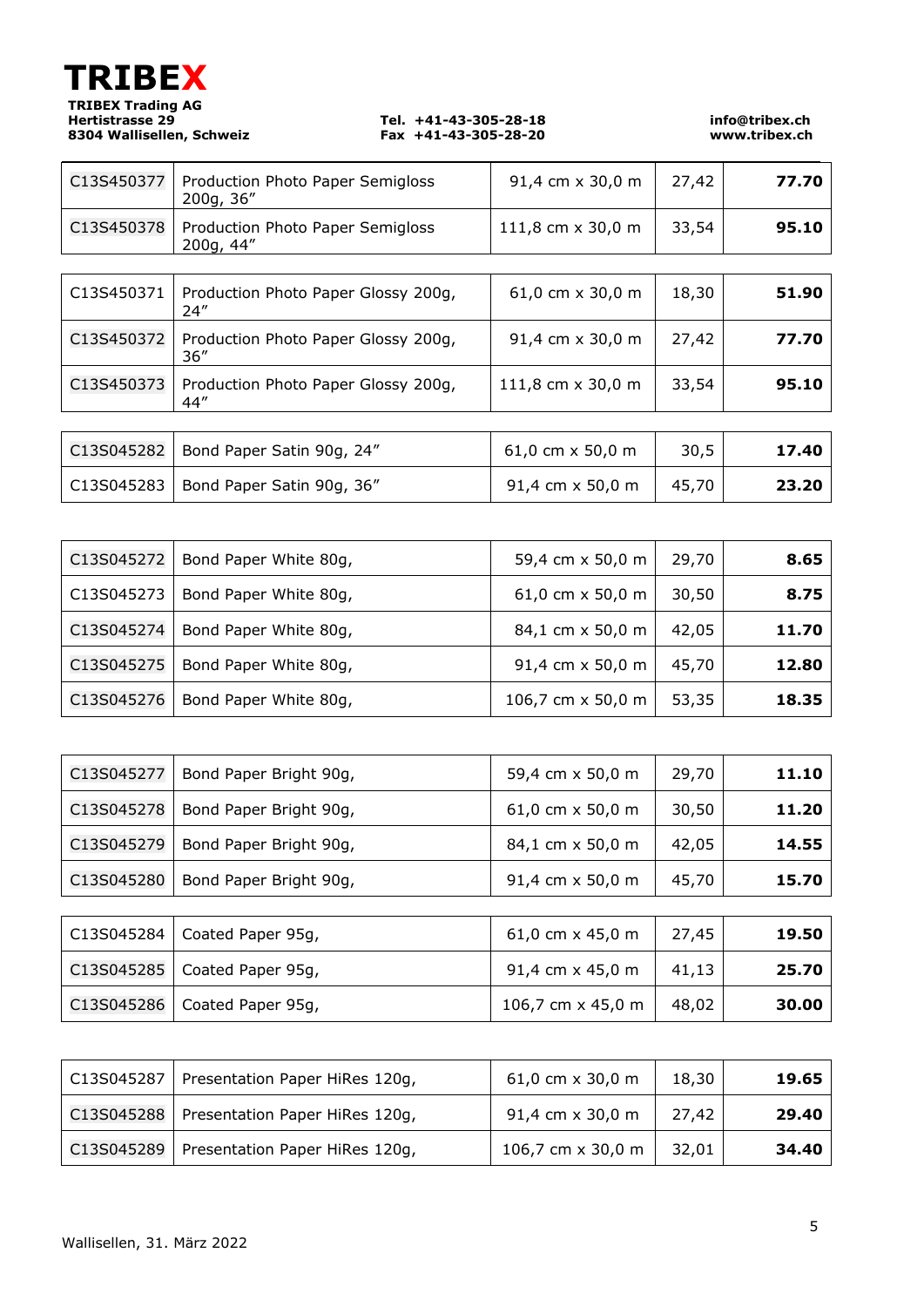| TRIBEX                   |
|--------------------------|
| <b>TRIBEX Trading AG</b> |
| <b>Hertistrasse 29</b>   |
| 8304 Wallisellen, Schwei |

**Hertistrasse 29 Tel. +41-43-305-28-18 info@tribex.ch 8304 Wallisellen, Schweiz Fax +41-43-305-28-20 www.tribex.ch**

| C13S045291 | Presentation Paper HiRes 180g,  | 61,0 cm $\times$ 30,0 m | 18,30 | 24.90  |
|------------|---------------------------------|-------------------------|-------|--------|
| C13S045292 | Presentation Paper HiRes 180g,  | 91,4 cm x 30,0 m        | 27,42 | 37.40  |
| C13S045293 | Presentation Paper HiRes 180g,  | 106,7 cm x 30,0 m       | 32,01 | 43.60  |
|            |                                 |                         |       |        |
| C13S045523 | Production SA Vinyl Matte 290g, | 91,4 cm x 20,0 m        | 18,28 | 135.70 |

| $\vert$ C13S045524 | Production Poly Textile B1 Light (180) | 91,4 cm x 50,0 m  | 45,70 | 219.00 |
|--------------------|----------------------------------------|-------------------|-------|--------|
| $\vert$ C13S045302 | Production Poly Textile B1 Light (180) | 106,7 cm x 50,0 m | 53,35 | 255.60 |
| C13S045525         | Production Poly Textile B1 Light (290) | 91,4 cm x 30,0 m  | 27,42 | 262.10 |
| C13S045304         | Production Poly Textile B1 Light (290) | 106,7 cm x 30,0 m | 32,01 | 306.50 |

| C13S400082 | DS-Transfer-Vielzweckpapier | 21,0 cm x 30,5 m        | 6,41  | 16.95 |
|------------|-----------------------------|-------------------------|-------|-------|
| C13S400081 | DS-Transfer-Vielzweckpapier | 29,7 cm x 30,5 m        | 9,06  | 24.00 |
| C13S400079 | DS-Transfer-Vielzweckpapier | 43,2 cm x 30,5 m        | 13,18 | 45.30 |
| C13S400080 | DS-Transfer-Vielzweckpapier | 61,0 cm $\times$ 30,5 m | 18,61 | 54.40 |

| C13S045007 | Standard Proofing Paper 205g, 17" | 43,2 cm x 50,0 m        | 21,60 | 136.20 |
|------------|-----------------------------------|-------------------------|-------|--------|
| C13S045008 | Standard Proofing Paper 205g, 24" | 61,0 cm $\times$ 50,0 m | 30,50 | 191.50 |
| C13S045009 | Standard Proofing Paper 205g, 44" | 111,8 cm x 50,0 m       | 55,90 | 350.05 |

| $\vert$ C13S045111 $\vert$ Standard Proofing Paper 240g, 17" | 43,2 cm x 30,5 m        | 13,18 | 98.55  |
|--------------------------------------------------------------|-------------------------|-------|--------|
| C13S045112   Standard Proofing Paper 240g, 24"               | 61,0 cm $\times$ 30,5 m | 18,61 | 139.50 |
| C13S045114   Standard Proofing Paper 240g, 44"               | 111,8 cm x 30,5 m       | 34,10 | 255.65 |

| C13S042144 | Commercial Proofing Paper 250g, 13"          | 33,0 cm x 30,5 m | 10,07 | 74.65  |
|------------|----------------------------------------------|------------------|-------|--------|
|            |                                              |                  |       |        |
| C13S042002 | Proofing Paper White Semimatte 250g,<br>13'' | 33,0 cm x 30,5 m | 10,07 | 77.50  |
| C13S042003 | Proofing Paper White Semimatte 250g,<br>17'' | 43,2 cm x 30,5 m | 13,18 | 92.00  |
| C13S042004 | Proofing Paper White Semimatte 250g,<br>24"  | 61,0 cm x 30,5 m | 18,61 | 116.25 |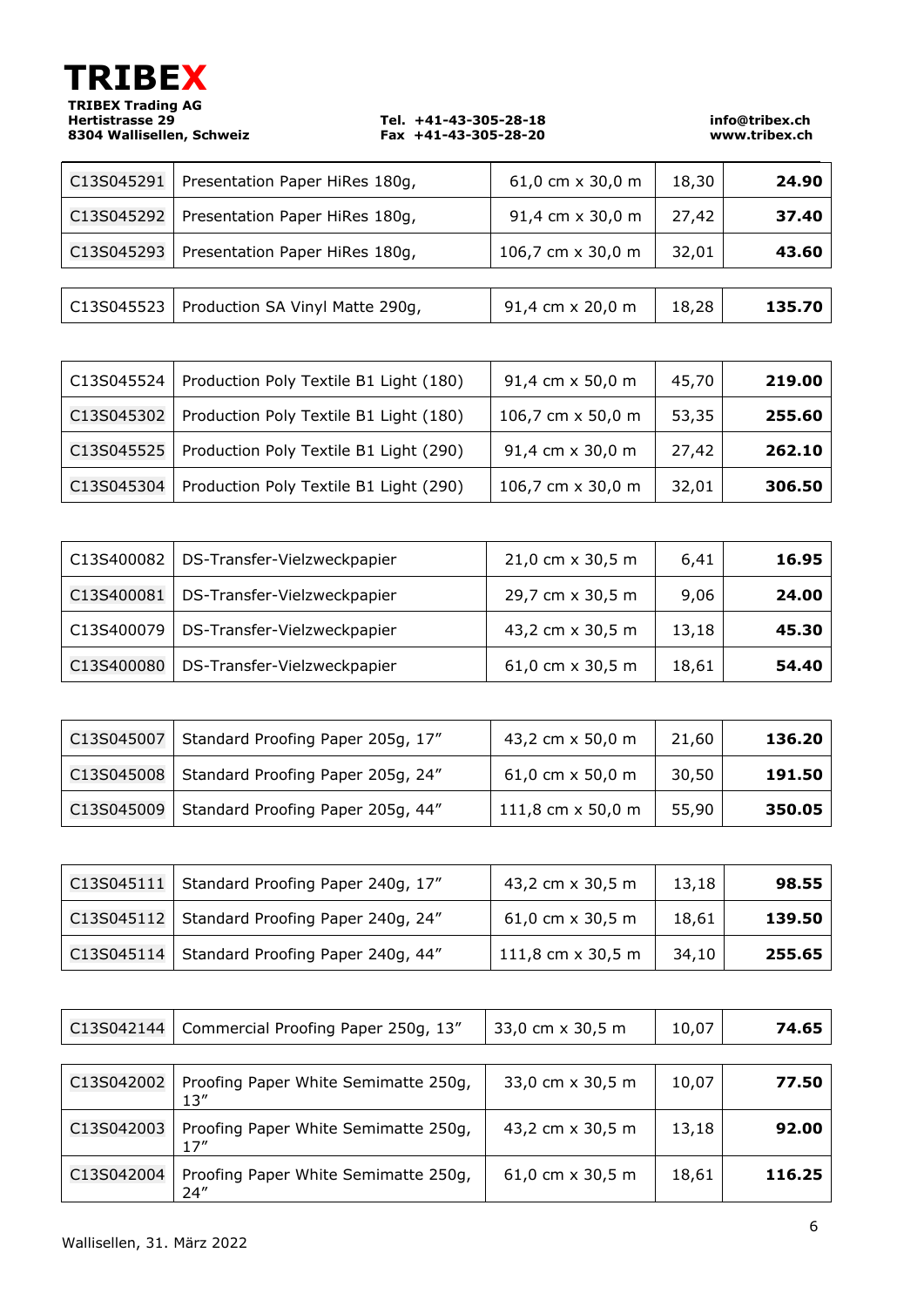

| C13S042006 | Proofing Paper White Semimatte 250g,<br>44"   | 111,8 cm x 30,5 m       | 34,10 | 203.40 |
|------------|-----------------------------------------------|-------------------------|-------|--------|
|            |                                               |                         |       |        |
| C13S042372 | ClearProof Film 184g für SP WT7900,<br>24''   | 61,0 cm $\times$ 30,5 m | 18,61 | 563.90 |
|            |                                               |                         |       |        |
| C13S042408 | ClearProof Thin Film 148g, 24"                | 61,0 cm $\times$ 30,5 m | 18,61 | 563.90 |
|            |                                               |                         |       |        |
| C13S042377 | MettalicProof Film 184g, 24"                  | 61,0 cm x 30,5 m        | 18,61 | 716.80 |
|            |                                               |                         |       |        |
| C13S045151 | Crystal Clear Film 150g für SP<br>WT7900, 17" | 43,2 cm x 30,5 m        | 13,18 | 127.55 |
| C13S045152 | Crystal Clear Film 150g für SP<br>WT7900, 24" | 61,0 cm $\times$ 30,5 m | 18,61 | 180.50 |

| <b>EPSON Canvas Papiere</b> |                                |                          |                    |                  |
|-----------------------------|--------------------------------|--------------------------|--------------------|------------------|
|                             | TRIBEX-Nr. Beschreibung        | <b>Format</b>            | $\overline{m^2/R}$ | <b>Preis CHF</b> |
|                             |                                |                          |                    |                  |
| C13S045295                  | Production Canvas Matte 320g,  | 61,0 cm x 12,2 m         | 7,44               | 69.80            |
|                             |                                |                          |                    |                  |
| C13S041845                  | Premium Canvas Satin 350g, 13" | 33,0 cm $x$ 6,1 m        | 2,01               | 39.30            |
| C13S041846                  | Premium Canvas Satin 350g, 17" | 43,2 cm x 12,2 m         | 5,26               | 97.65            |
| C13S041847                  | Premium Canvas Satin 350g, 24" | 61,0 cm $\times$ 12,2 m  | 7,44               | 133.25           |
| C13S041848                  | Premium Canvas Satin 350g, 44" | 111,8 cm $\times$ 12,2 m | 13,64              | 243.45           |
| C13S045065                  | Premium Canvas Satin 350g, 60" | 152,4 cm x 12,2 m        | 18,59              | 331.95           |

| C13S042013   Water Resistant Matte Canvas 375g,         | 43,2 cm x 12,2 m         | 5,26  | 93.95  |
|---------------------------------------------------------|--------------------------|-------|--------|
| C13S042016   Water Resistant Matte Canvas 375g,<br>44'' | 111,8 cm $\times$ 12,2 m | 13,64 | 224.00 |

| <b>EPSON DS Transfer Multipurpose</b> |                                        |                         |       |                             |
|---------------------------------------|----------------------------------------|-------------------------|-------|-----------------------------|
|                                       | TRIBEX-Nr. Beschreibung                | <b>Format</b>           |       | m <sup>2</sup> /R Preis CHF |
|                                       |                                        |                         |       |                             |
|                                       | C13S045480   DS Transfer Multi-Purpose | 61,0 cm $\times$ 91,4 m | 55,75 | 44.25                       |